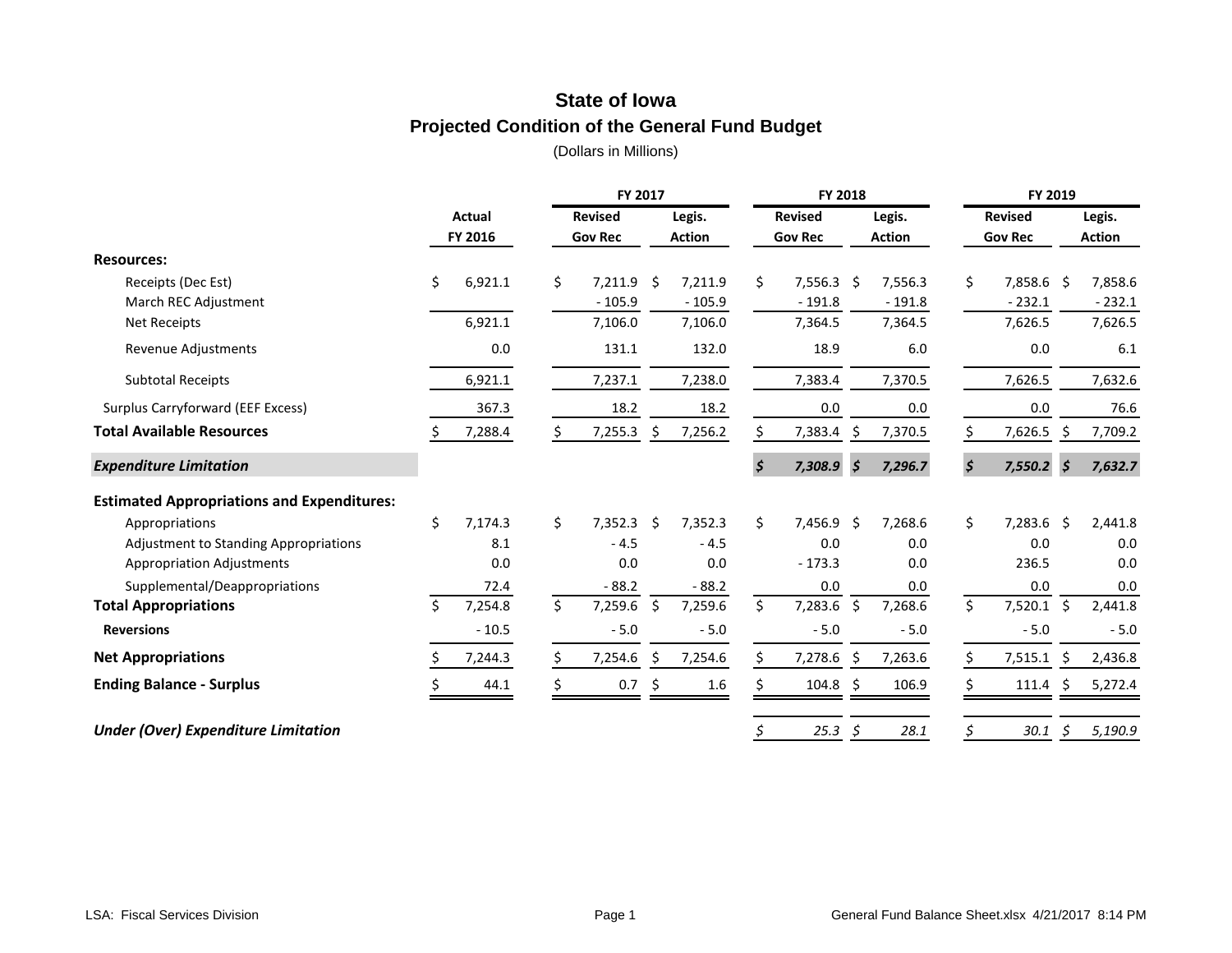# **State of Iowa**

#### **General Fund Appropriation Bills**

|                    |                                              |                | <b>Revised Gov Rec</b> |         |                | Legislative Action |         |
|--------------------|----------------------------------------------|----------------|------------------------|---------|----------------|--------------------|---------|
| Bill No.           | <b>Bill Name</b>                             | FY 2017 Adi.   | FY 2018                | FY 2019 | FY 2017 Adj.   | FY 2018            | FY 2019 |
| HF 640             | Administration and Regulation                | \$<br>$0.0$ \$ | 48.7 \$                | 48.7    | \$<br>$0.0$ \$ | 47.4~\$            | 23.7    |
| SF 510             | Agriculture and Natural Resources            | 0.0            | 44.1                   | 52.6    | 0.0            | 38.8               | 19.4    |
| SF 513             | Economic Development                         | 0.0            | 41.2                   | 51.2    | 0.0            | 38.4               | 19.2    |
| HF 642             | Education                                    | 0.0            | 920.2                  | 947.5   | 0.0            | 908.4              | 454.5   |
| HF 653             | <b>Health and Human Services</b>             | 0.0            | 1.776.4                | 1,859.9 | 0.0            | 1,766.4            | 883.5   |
| <b>SF 509</b>      | <b>Justice System</b>                        | 0.0            | 562.9                  | 562.9   | 0.0            | 559.0              | 279.5   |
| <b>SF 508</b>      | <b>Judicial Branch</b>                       | 0.0            | 178.8                  | 178.8   | 0.0            | 178.8              | 89.4    |
| HF 643             | Infrastructure                               | 0.0            | 0.0                    | 0.0     | 0.0            | $-17.5$            | 0.0     |
| SF 166             | State School Aid                             | 0.0            | 3,183.7                | 3,245.6 | 0.0            | 3,198.7            | 0.0     |
| SF 130             | FY 2017 Budget Adjustment                    | $-88.2$        | 0.0                    | 0.0     | $-88.2$        | 0.0                | 0.0     |
| SF 516             | <b>Standing Appropriations Bill</b>          | 0.0            | 0.0                    | 0.0     | 0.0            | $-12.2$            | 108.7   |
| <b>Current Law</b> | <b>Standing Appropriations (Current Law)</b> | 0.0            | 527.5                  | 573.0   | 0.0            | 562.2              | 563.9   |
|                    | Total                                        | $-88.2$ \$     | 7,283.6 \$             | 7,520.1 | $-88.2$ \$     | 7,268.6 \$         | 2,441.8 |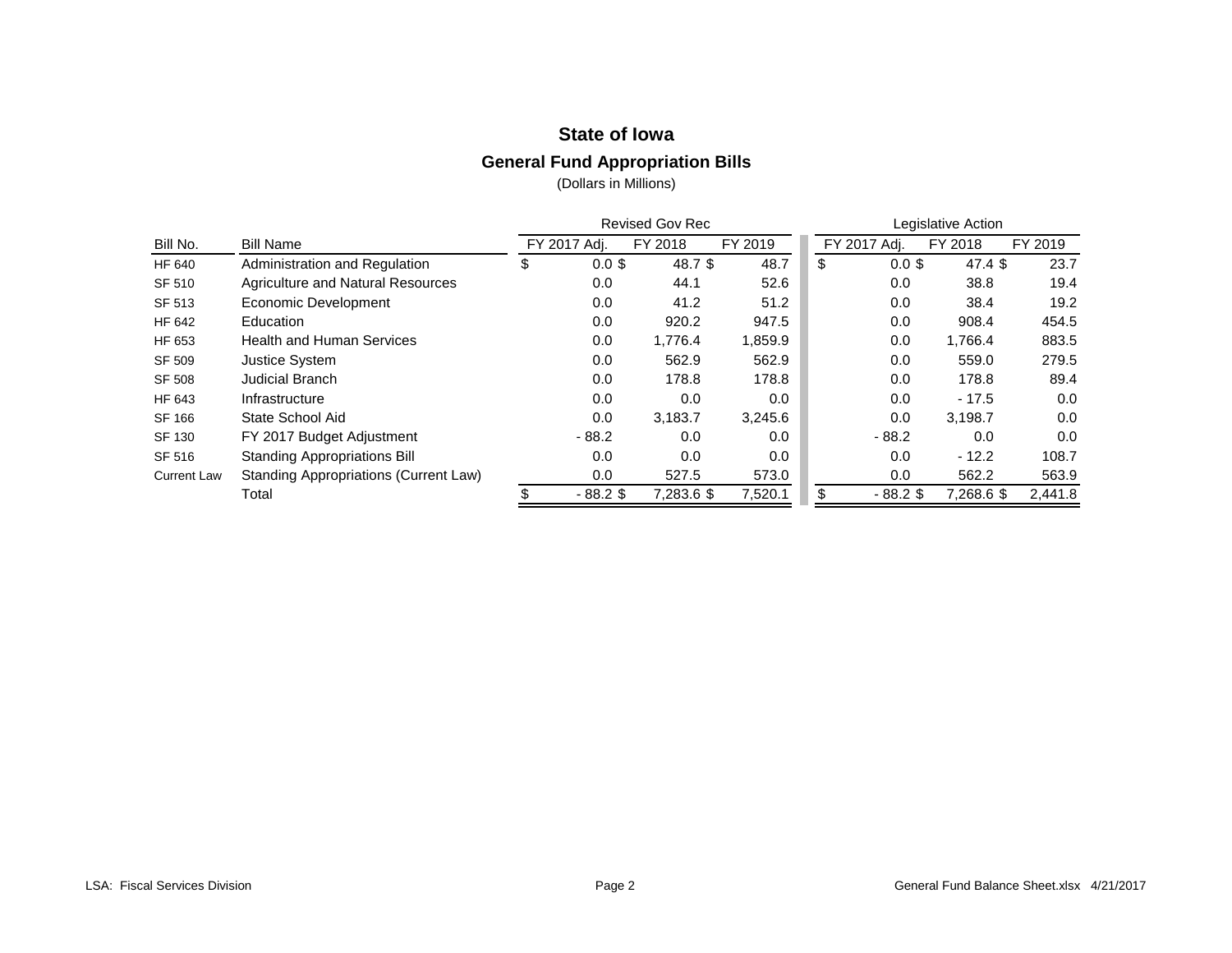# **State of Iowa General Fund Revenue Adjustments by Act**

(Dollars in Millions)

|                 |                                                     |    |                  | <b>Revised Gov Rec</b> |         |     |    |                  | <b>Legislative Action</b> |                  |
|-----------------|-----------------------------------------------------|----|------------------|------------------------|---------|-----|----|------------------|---------------------------|------------------|
| <b>Bill No.</b> |                                                     |    | FY 2017          | <b>FY 2018</b>         | FY 2019 |     |    | FY 2017          | FY 2018 FY 2019           |                  |
|                 | Enacted Law Changes Prior to March REC <sup>1</sup> |    |                  |                        |         |     |    |                  |                           |                  |
| SF 130          | <b>Fund Transfers</b>                               | \$ | $25.2$ \$        | 0.05                   |         | 0.0 | \$ | $25.2$ \$        | 0.05                      | 0.0 <sub>1</sub> |
|                 | Revenue Changes Not Included in March REC           |    |                  |                        |         |     |    |                  |                           |                  |
| SF 516          | Cash Reserve Fund Transfer                          | Ś. | $131.1 \text{ }$ | 0.05                   |         | 0.0 | \$ | $131.1 \text{ }$ | $0.0$ \$                  | 0.0              |
| Gov             | <b>Gaming Revenue Transfer</b>                      |    | 0.0              | 18.9                   |         | 0.0 |    | 0.0              | 0.0                       | 0.0              |
| SF 234          | Texting While Driving Ban                           |    | 0.0              | 0.0                    |         | 0.0 |    | 0.0              | 0.1                       | 0.2              |
| SF 489          | <b>Fireworks Legalization</b>                       |    | 0.0              | 0.0                    |         | 0.0 |    | 0.9              | 1.2                       | 1.3              |
| <b>HF 529</b>   | Occupational Safety Enforcement                     |    | 0.0              | 0.0                    |         | 0.0 |    | 0.0              | 0.8                       | 0.8              |
| <b>HF 242</b>   | Political Check-off on Tax Return, Repeal           |    | 0.0              | 0.0                    |         | 0.0 |    | 0.0              | 0.1                       | 0.1              |
| SF 509          | Justice System - Unsecured Bond                     |    | 0.0              | 0.0                    |         | 0.0 |    | 0.0              | 3.0                       | 3.0              |
| <b>SF 505</b>   | <b>Homebuyer Savings Accounts</b>                   |    | 0.0              | 0.0                    |         | 0.0 |    | 0.0              | 0.0                       | $-0.2$           |
| SF 516          | Standings - Online E-Cig Sales Tax                  |    | 0.0              | 0.0                    |         | 0.0 |    | 0.0              | 0.8                       | 0.9              |
|                 | Subtotal                                            | Š. | $131.1 \text{ }$ | 18.9 <sup>5</sup>      |         | 0.0 | \$ | $132.0 \text{ }$ | $6.0$ \$                  | 6.1              |
|                 | <b>Total Revenue Adjustments</b>                    |    | $156.3 \text{ }$ | 18.9 <sup>5</sup>      |         | 0.0 | Ś. | $157.2$ \$       | $6.0$ \$                  | 6.1              |

<sup>1</sup> SF 130 (FY 2017 Budget Adjustment Act) was enacted on February 1, 2017. The Act transferred \$25.2 million from various non-General Fund sources to the General Fund for FY 2017. The \$25.2 million was included in the March REC estimate for FY 2017.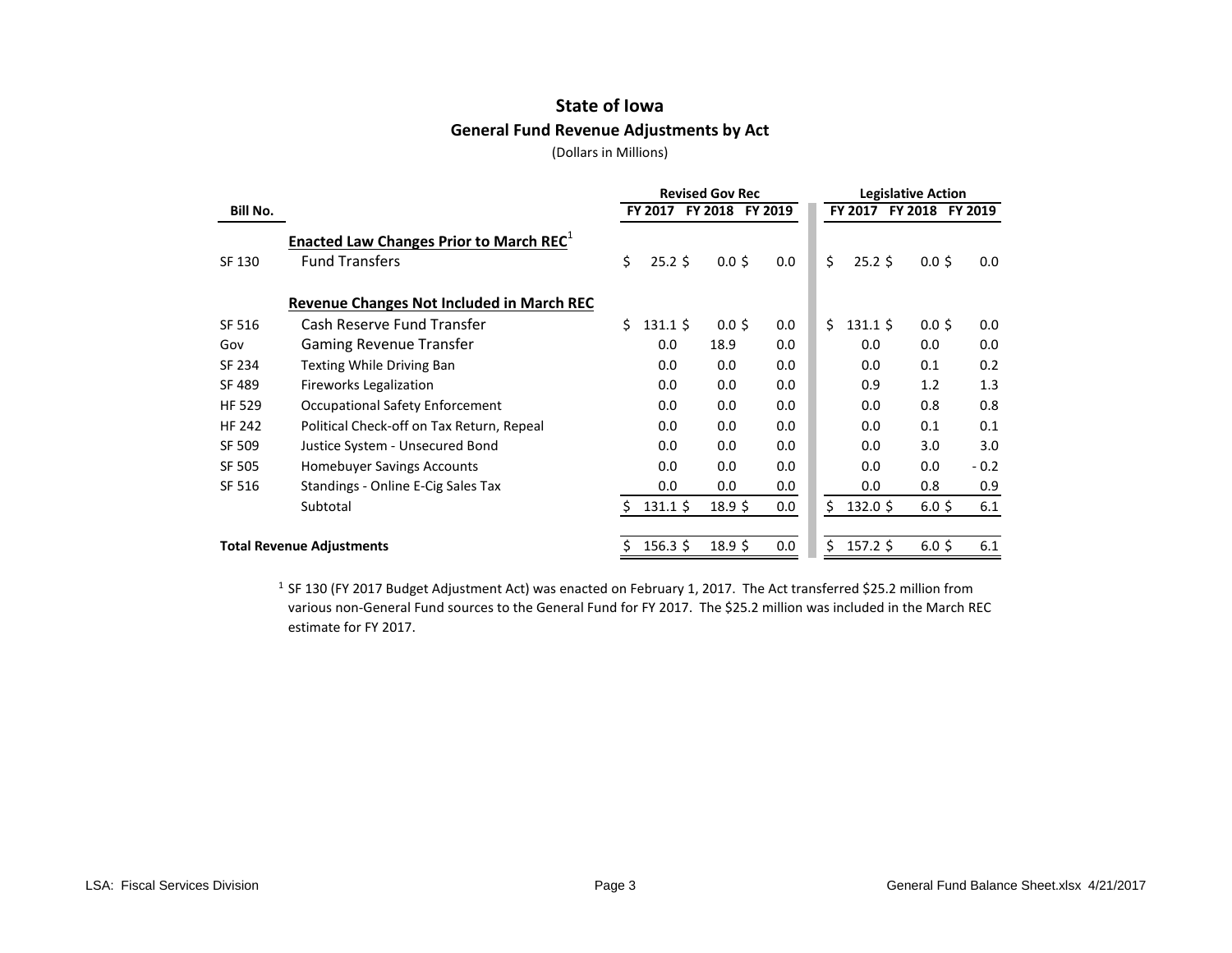#### **State of Iowa Expenditure Limitation Calculation** (Dollars in Millions)

|               |                                              | FY 2018   |                        |    |               |      |           |                           |  |               |     |           |                        |      |               | FY 2019 |           |                           |               |
|---------------|----------------------------------------------|-----------|------------------------|----|---------------|------|-----------|---------------------------|--|---------------|-----|-----------|------------------------|------|---------------|---------|-----------|---------------------------|---------------|
|               |                                              |           | <b>Revised Gov Rec</b> |    |               |      |           | <b>Legislative Action</b> |  |               |     |           | <b>Revised Gov Rec</b> |      |               |         |           | <b>Legislative Action</b> |               |
|               |                                              | Amount    | %                      |    | Expend. Limit |      | Amount    | %                         |  | Expend. Limit |     | Amount    | ℅                      |      | Expend. Limit |         | Amount    | %                         | Expend. Limit |
|               | <b>Revenue Estimating Conference</b>         |           |                        |    |               |      |           |                           |  |               |     |           |                        |      |               |         |           |                           |               |
|               | Total (March 2017 Estimate)                  | \$7,364.5 | 99% \$                 |    | 7,290.9       | S.   | 7,364.5   | 99% \$                    |  | 7,290.9       |     | \$7,626.5 | 99% \$                 |      | 7,550.2       |         | \$7,626.5 | 99% \$                    | 7,550.2       |
|               | <b>Revenue Adjustments:</b>                  |           |                        |    |               |      |           |                           |  |               |     |           |                        |      |               |         |           |                           |               |
| SF 516        | Cash Reserve Fund Transfer                   | 0.0       | 0%                     |    | 0.0           |      | 0.0       | 0%                        |  | 0.0           |     | 0.0       | 0%                     |      | 0.0           |         | 0.0       | 0%                        | 0.0           |
| Gov           | <b>Gaming Revenue Transfer</b>               | 18.9      | 95%                    |    | 18.0          |      | 0.0       | 0%                        |  | 0.0           |     | 0.0       | $0\%$                  |      | 0.0           |         | 0.0       | 0%                        | 0.0           |
| SF 234        | Texting While Driving Ban                    | 0.0       | $0\%$                  |    | 0.0           |      | 0.1       | 95%                       |  | 0.1           |     | 0.0       | 0%                     |      | 0.0           |         | 0.2       | 95%                       | 0.2           |
| SF 489        | <b>Fireworks Legalization</b>                | 0.0       | 0%                     |    | 0.0           |      | 1.2       | 95%                       |  | 1.1           |     | 0.0       | 0%                     |      | 0.0           |         | 1.3       | 95%                       | 1.2           |
| HF 529        | Occupational Safety Enforcement              | 0.0       | 0%                     |    | 0.0           |      | 0.8       | 95%                       |  | 0.8           |     | 0.0       | 0%                     |      | 0.0           |         | 0.8       | 95%                       | 0.8           |
| <b>HF 242</b> | Political Check-off on Tax Return, Repeal    | 0.0       | $0\%$                  |    | 0.0           |      | 0.1       | 95%                       |  | 0.1           |     | 0.0       | 0%                     |      | 0.0           |         | 0.1       | 95%                       | 0.1           |
| SF 509        | Justice System - Unsecured Bond              | 0.0       | 0%                     |    | 0.0           |      | 3.0       | 95%                       |  | 2.9           |     | 0.0       | 0%                     |      | 0.0           |         | 3.0       | 95%                       | 2.9           |
| SF 505        | Homebuyer Savings Accounts                   | 0.0       | 0%                     |    | 0.0           |      | 0.0       | 0%                        |  | 0.0           |     | 0.0       | 0%                     |      | 0.0           |         | $-0.2$    | 100%                      | $-0.2$        |
| SF 516        | Standings - Online E-Cig Sales Tax           | 0.0       | $0\%$                  |    | 0.0           |      | 0.8       | 95%                       |  | 0.8           |     | 0.0       | 0%                     |      | 0.0           |         | 0.9       | 95%                       | 0.9           |
|               | <b>Subtotal Revenue Adjustment</b>           | 18.9      |                        |    | 18.0          | l S  | 6.0       |                           |  | 5.8           |     | 0.0       |                        |      | 0.0           | Ι\$     | 6.1       |                           | 5.9           |
|               | <b>Transfer from Economic Emergency Fund</b> | 0.0       | 100%                   | \$ | 0.0           | l S  | 0.0       | 100% \$                   |  | 0.0           | \$  | 0.0       | 100%                   | - \$ | 0.0           | ا \$    | 76.6      | 100% \$                   | 76.6          |
|               | <b>Total Adjustments</b>                     | 18.9      |                        | \$ | 18.0          | l \$ | 6.0       |                           |  | 5.8           | \$. | 0.0       |                        |      | 0.0           | 5       | 82.7      |                           | 82.5          |
|               | <b>Expenditure Limitation</b>                | \$7,383.4 |                        |    | 7,308.9       |      | \$7,370.5 |                           |  | 7,296.7       |     | \$7,626.5 |                        |      | 7,550.2       |         | \$7,709.2 |                           | 7,632.7       |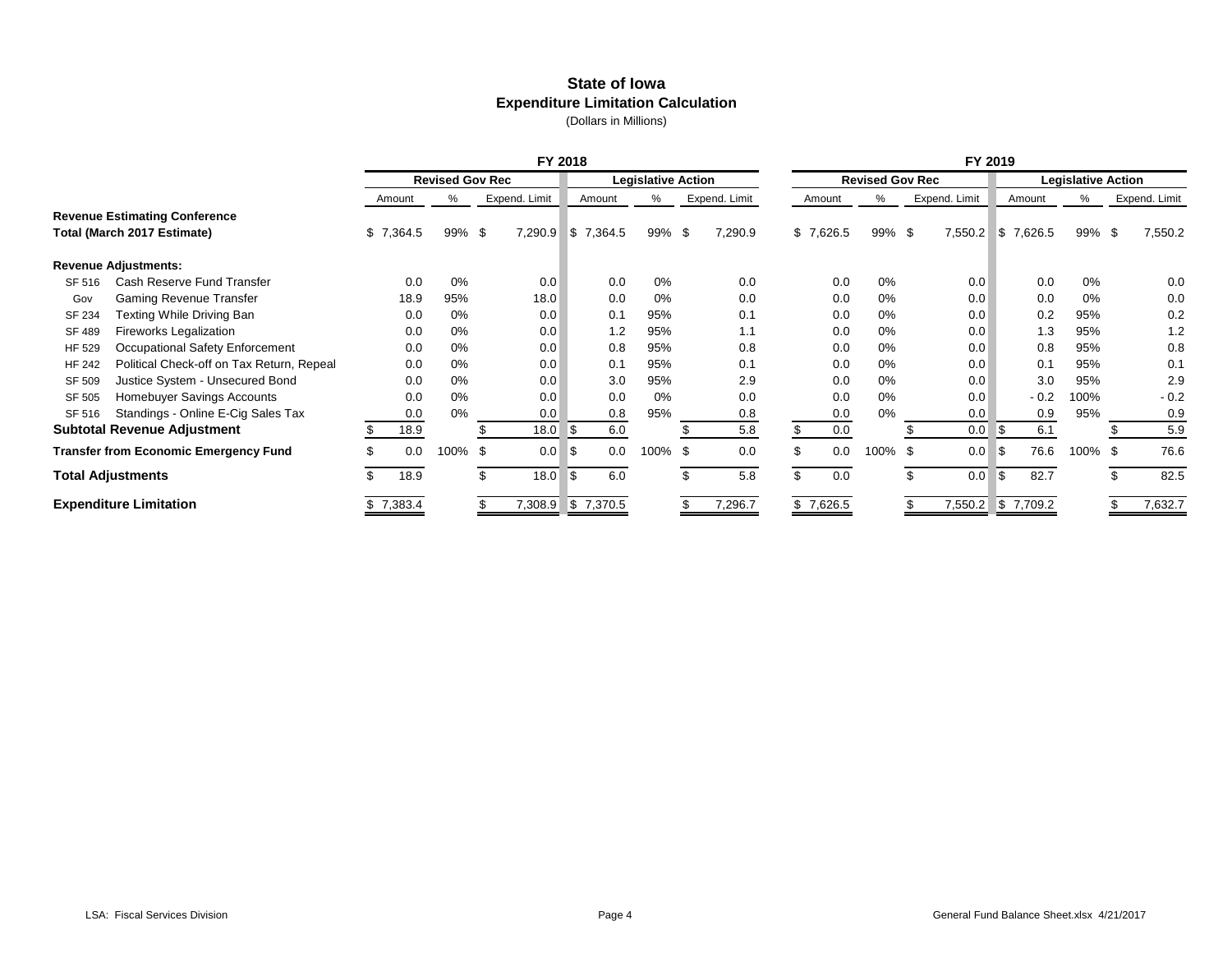#### **State of Iowa Reserve Funds**

| <b>Cash Reserve Fund (CRF)</b>                   | Actual   |                    | FY 2017 |               |                    | FY 2018 |               |                    | FY 2019 |               |
|--------------------------------------------------|----------|--------------------|---------|---------------|--------------------|---------|---------------|--------------------|---------|---------------|
|                                                  | FY 2016  | <b>Revised Gov</b> |         | Legis. Action | <b>Revised Gov</b> |         | Legis. Action | <b>Revised Gov</b> |         | Legis. Action |
| <b>Funds Available</b>                           |          |                    |         |               |                    |         |               |                    |         |               |
| <b>Balance Brought Forward</b>                   | 523.3    | \$<br>539.2        | -\$     | 539.2         | \$<br>422.4        | - \$    | 422.4         | \$<br>423.1        | -\$     | 444.0         |
| Gen. Fund Appropriation from Surplus             | 410.7    | 44.1               |         | 44.1          | 0.7                |         | 1.6           | 104.8              |         | 106.9         |
| Intrastate Receipts (credited after close of FY) | 0.2      | 0.0                |         | 0.0           | 0.0                |         | 0.0           | 0.0                |         | 0.0           |
| Special General Fund Appropriations              | 0.0      | 0.0                |         | 0.0           | 0.0                |         | 20.0          | 26.3               |         | 111.1         |
| <b>Total Funds Available</b>                     | 934.2    | 583.3              |         | 583.3         | 423.1              |         | 444.0         | 554.2              |         | 662.0         |
| Reversions (credited after close of fiscal year) | 0.0      | 0.0                |         | 0.0           | 0.0                |         | 0.0           | 0.0                |         | 0.0           |
| <b>General Fund Transfer</b>                     | 0.0      | $-131.1$           |         | $-131.1$      | 0.0                |         | 0.0           | 0.0                |         | 0.0           |
| <b>Excess Transferred to EEF</b>                 | $-395.0$ | $-29.8$            |         | $-29.8$       | 0.0                |         | 0.0           | 0.0                |         | $-89.6$       |
| <b>Balance Carried Forward</b>                   | 539.2    | 422.4              |         | 422.4         | 423.1              |         | 444.0         | 554.2              |         | 572.4         |
| Maximum 7.5%                                     | 539.0    | 553.5              | -35     | 553.5         | \$<br>553.8        | - \$    | 552.8         | \$<br>572.0        | -\$     | 572.4         |

| <b>Economic Emergency Fund (EEF)</b>                 | Actual   |                    | FY 2017 |               |                    | FY 2018 |               |    |                    | FY 2019 |               |
|------------------------------------------------------|----------|--------------------|---------|---------------|--------------------|---------|---------------|----|--------------------|---------|---------------|
|                                                      | FY 2016  | <b>Revised Gov</b> |         | Legis. Action | <b>Revised Gov</b> |         | Legis. Action |    | <b>Revised Gov</b> |         | Legis. Action |
| <b>Funds Available</b>                               |          |                    |         |               |                    |         |               |    |                    |         |               |
| <b>Balance Brought Forward</b>                       | 174.5    | \$<br>189.9        | S       | 189.9         | \$<br>184.5        | -\$     | 184.5         | \$ | 181.1              | - \$    | 181.1         |
| Excess from Cash Reserve                             | 395.0    | 29.8               |         | 29.8          | 0.0                |         | 0.0           |    | 0.0                |         | 89.6          |
| Other Receipts (credited after close of fiscal year) | 0.0      | 0.0                |         | 0.0           | 0.0                |         | 0.0           |    | 0.0                |         | 0.0           |
| <b>Total Funds Available</b>                         | 569.5    | 219.7              |         | 219.7         | 184.5              |         | 184.5         |    | 181.1              |         | 270.7         |
| <b>Appropriations &amp; Transfers</b>                |          |                    |         |               |                    |         |               |    |                    |         |               |
| Excess Transferred to Taxpayer Trust Fund            | 0.0      | \$<br>$0.0 \,$ \$  |         | 0.0           | \$<br>0.0          | \$      | 0.0           | \$ | 0.0                | -\$     | 0.0           |
| Executive Council - Performance of Duty              | $-12.3$  | $-17.0$            |         | $-17.0$       | $-3.4$             |         | $-3.4$        |    | $-3.3$             |         | $-3.3$        |
| Special Transfer to General Fund                     | 0.0      | 0.0                |         | 0.0           | 0.0                |         | 0.0           |    | 0.0                |         | 0.0           |
| Excess Transferred to General Fund                   | $-367.3$ | $-18.2$            |         | $-18.2$       | 0.0                |         | 0.0           |    | 0.0                |         | $-76.6$       |
| <b>Balance Carried Forward</b>                       | 189.9    | 184.5              |         | 184.5         | 181.1              |         | 181.1         |    | 177.8              |         | 190.8         |
| Maximum 2.5%                                         | 179.7    | 184.5              | -\$     | 184.5         | 184.6              | . ა     | 184.3         | S  | 190.7              | \$      | 190.8         |

| <b>Combined Reserve Fund Balances</b> | <b>Actual</b> |                    | FY 2017 |               |                    | FY 2018 |               |    |                    | FY 2019 |               |
|---------------------------------------|---------------|--------------------|---------|---------------|--------------------|---------|---------------|----|--------------------|---------|---------------|
|                                       | FY 2016       | <b>Revised Gov</b> |         | Legis. Action | <b>Revised Gov</b> |         | Legis. Action |    | <b>Revised Gov</b> |         | Legis. Action |
| Cash Reserve Fund                     | 539.2         | 422.4              |         | 422.4         | 423.1              |         | 444.0         | Œ. | 554.2 \$           |         | 572.4         |
| <b>Economic Emergency Fund</b>        | 189.9         | 184.5              |         | 184.5         | 181.1              |         | 181.1         |    | 177.8              |         | 190.8         |
| <b>Total CRF and EEF</b>              | 729.1         | 606.9              |         | 606.9         | 604.2              |         | 625.1         |    | 732.0              |         | 763.2         |
| <b>Statutory Maximum</b>              |               |                    |         |               |                    |         |               |    |                    |         |               |
| Cash Reserve Fund                     | 539.0         | 553.5 \$           |         | 553.5         | 553.8 \$           |         | 552.8         | \$ | 572.0 \$           |         | 572.4         |
| <b>Economic Emergency Fund</b>        | 179.7         | 184.5              |         | 184.5         | 184.6              |         | 184.3         |    | 190.7              |         | 190.8         |
| <b>Total CRF and EEF</b>              | 718.7         | 738.0              |         | 738.0         | 738.4              |         | 737.1         |    | 762.7              |         | 763.2         |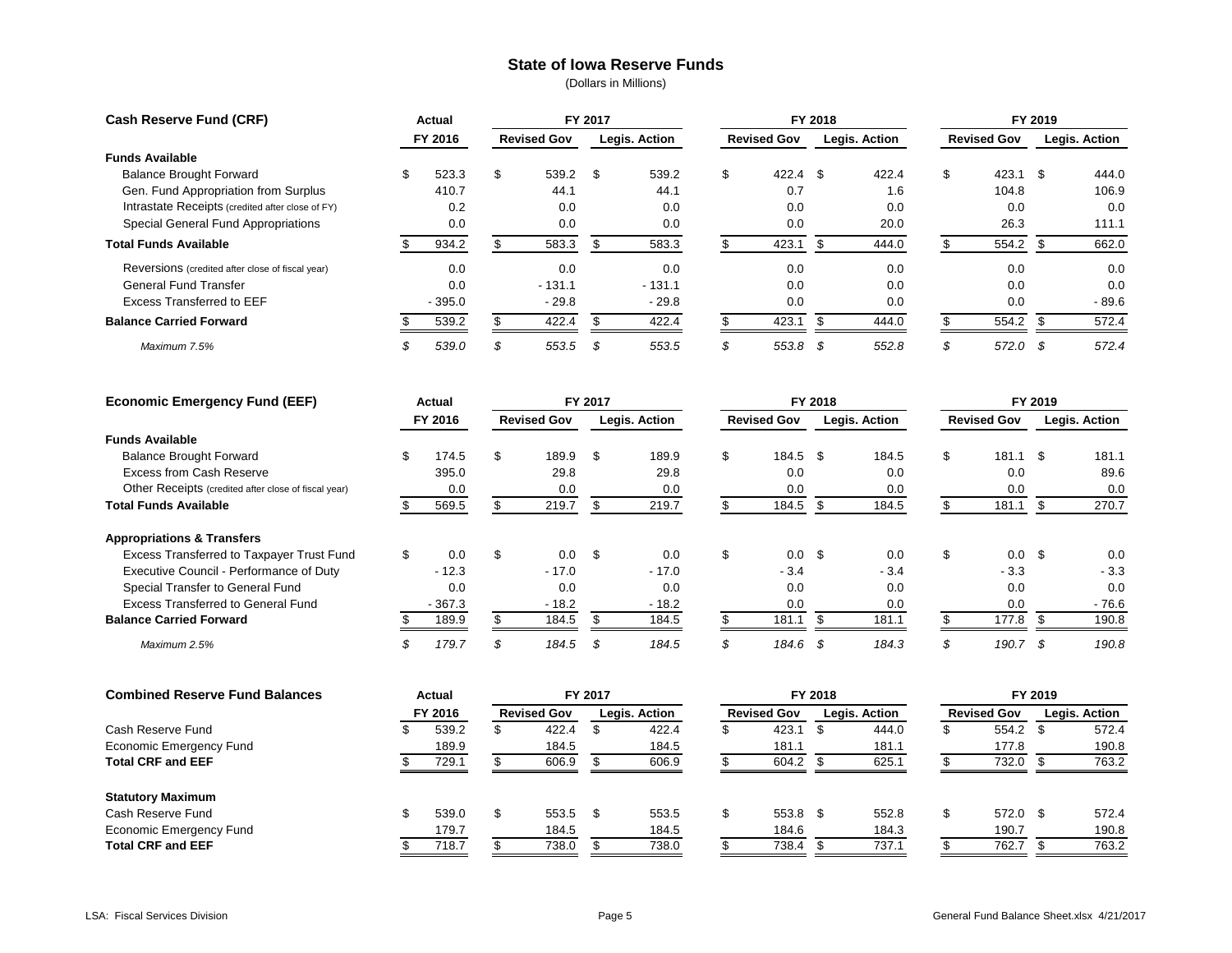### **Adjusted Revenue Estimate and Reserve Fund Goal Calculations**

|   |       |                                 |         |                      |         |                    |         |               |         |                    | Legis. Action |
|---|-------|---------------------------------|---------|----------------------|---------|--------------------|---------|---------------|---------|--------------------|---------------|
|   |       |                                 |         | \$                   | 7,364.5 | \$                 | 7,364.5 | \$            | 7,626.5 |                    | 7,626.5       |
|   | 11.2  |                                 | 22.6    |                      | 18.9    |                    | 6.0     |               | 0.0     |                    | 6.1           |
|   |       |                                 | 7.380.0 |                      | 7.383.4 |                    | 7.370.5 |               | 7.626.5 |                    | 7,632.6       |
|   |       |                                 |         |                      |         |                    |         |               |         |                    |               |
| S | 539.0 | \$                              | 553.5   | \$                   | 553.8   | S                  | 552.8   | \$            | 572.0   | S                  | 572.4         |
|   | 179.7 |                                 | 184.5   |                      | 184.6   |                    | 184.3   |               | 190.7   |                    | 190.8         |
|   | 718.7 | £.                              | 738.0   |                      | 738.4   |                    | 737.1   |               | 762.7   |                    | 763.2         |
|   |       | FY 2016<br>\$7,175.5<br>7,186.7 |         | FY 2017<br>\$7,357.4 |         | <b>Revised Gov</b> | FY 2018 | Legis. Action |         | <b>Revised Gov</b> | FY 2019       |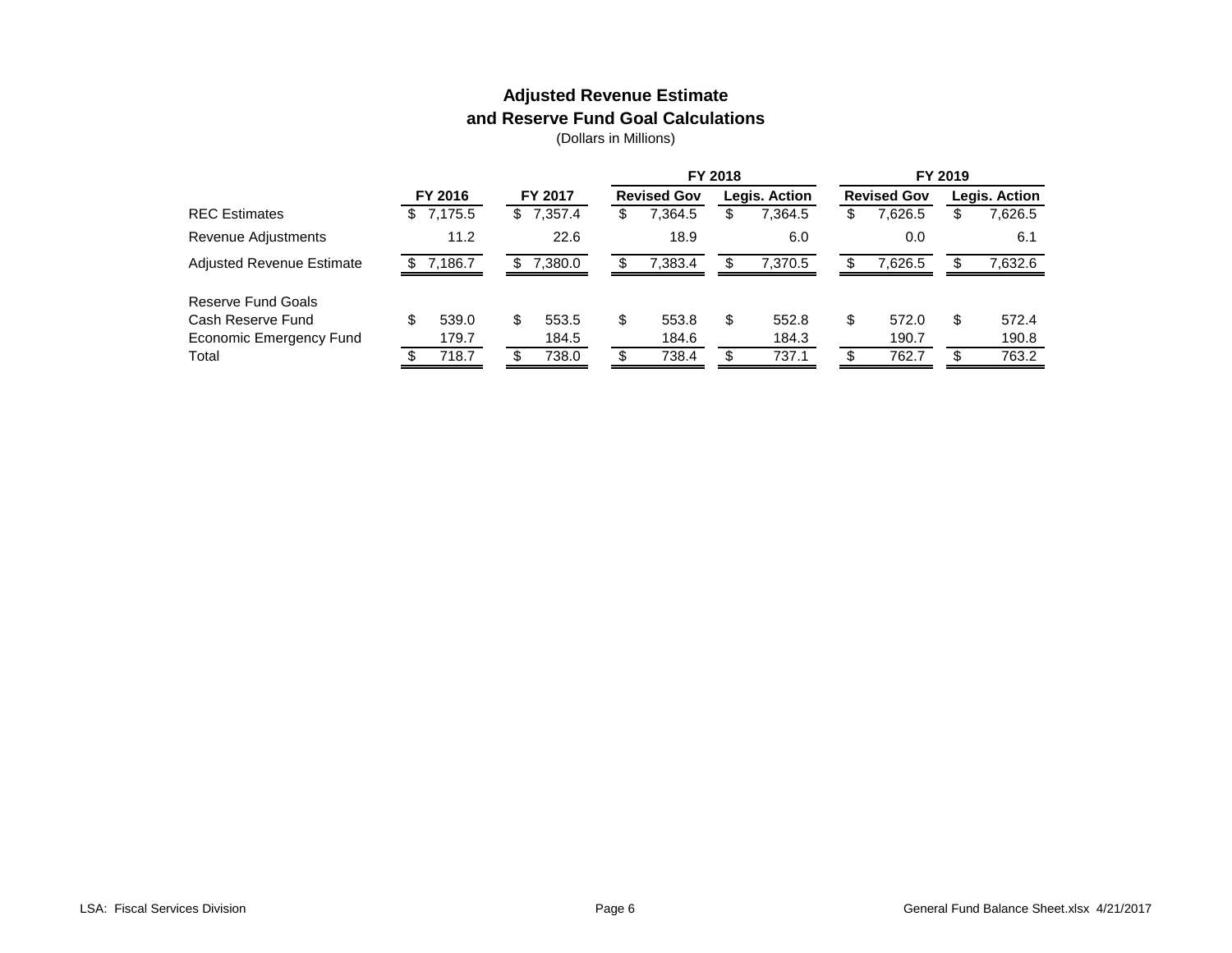#### **Taxpayer Trust Fund**

(Dollars in Millions)

|                                    |                        | FY 2017 |               |    |                | FY 2018 |               |      |                  | FY 2019 |                      |
|------------------------------------|------------------------|---------|---------------|----|----------------|---------|---------------|------|------------------|---------|----------------------|
|                                    | <b>Gov Rec</b>         |         | Legis. Action |    | <b>Gov Rec</b> |         | Legis. Action |      | <b>Gov Rec</b>   |         | <b>Legis. Action</b> |
| <b>Funds Available</b>             |                        |         |               |    |                |         |               |      |                  |         |                      |
| <b>Balance Brought Forward</b>     | \$<br>$8.2 \text{ } $$ |         | 8.2           | S. | $8.2 \quad $$  |         | 8.2           | - \$ | $8.2 \text{ } $$ |         | 8.2                  |
| <b>Economic Emergency Transfer</b> | 0.0                    |         | 0.0           |    | 0.0            |         | 0.0           |      | 0.0              |         | 0.0                  |
| <b>Total Funds Available</b>       | 8.2                    |         | 8.2           |    | 8.2            |         | 8.2           |      | 8.2              |         | 8.2                  |
| <b>Transfer to Tax Credit Fund</b> | 0.0                    |         | 0.0           |    | $0.0\,$        |         | 0.0           |      | 0.0              |         | 0.0                  |
| Reversion from Tax Credit Fund     | 0.0                    |         | 0.0           |    | 0.0            |         | 0.0           |      | 0.0              |         | 0.0                  |
| <b>Ending Balance</b>              | 8.2                    |         | 8.2           | ◠  | 8.2            | .Գ      | 8.2           |      | 8.2              |         | 8.2                  |

# **Taxpayer Trust Fund Tax Credit Fund**

|                                      |   |                  | FY 2017 |              |     | FY 2018        |     |              |      |                  | FY 2019 |              |
|--------------------------------------|---|------------------|---------|--------------|-----|----------------|-----|--------------|------|------------------|---------|--------------|
|                                      |   | <b>Gov Rec</b>   |         | <b>House</b> |     | <b>Gov Rec</b> |     | <b>House</b> |      | <b>Gov Rec</b>   |         | <b>House</b> |
| <b>Funds Available</b>               |   |                  |         |              |     |                |     |              |      |                  |         |              |
| <b>Balance Brought Forward</b>       |   | 0.0 <sup>5</sup> |         | 0.0          | \$  | $0.0 \,$ \$    |     | 0.0          | \$.  | $0.0 \,$ \$      |         | 0.0          |
| Transfer from Taxpayers Trust Fund   |   | 0.0              |         | 0.0          |     | 0.0            |     | 0.0          |      | 0.0              |         | 0.0          |
| <b>Total Funds Available</b>         |   | 0.0              | - \$    | 0.0          |     | 0.0            |     | 0.0          |      | 0.0              |         | 0.0          |
| <b>Expenditures</b>                  |   |                  |         |              |     |                |     |              |      |                  |         |              |
| <b>Transfer to General Fund</b>      | D | 0.0 <sup>5</sup> |         | 0.0          | \$. | $0.0 \,$ \$    |     | 0.0          | - \$ | 0.0 <sup>5</sup> |         | 0.0          |
| Reversion to the Taxpayer Trust Fund |   | 0.0              |         | 0.0          |     | 0.0            |     | 0.0          |      | 0.0              |         | 0.0          |
| <b>Total Expenditures</b>            |   | 0.0              | - \$    | 0.0          |     | 0.0            | \$  | 0.0          |      | 0.0              |         | 0.0          |
| <b>Ending Balance</b>                |   | 0.0              |         | 0.0          |     | 0.0            | -\$ | 0.0          |      | 0.0 <sup>5</sup> |         | 0.0          |